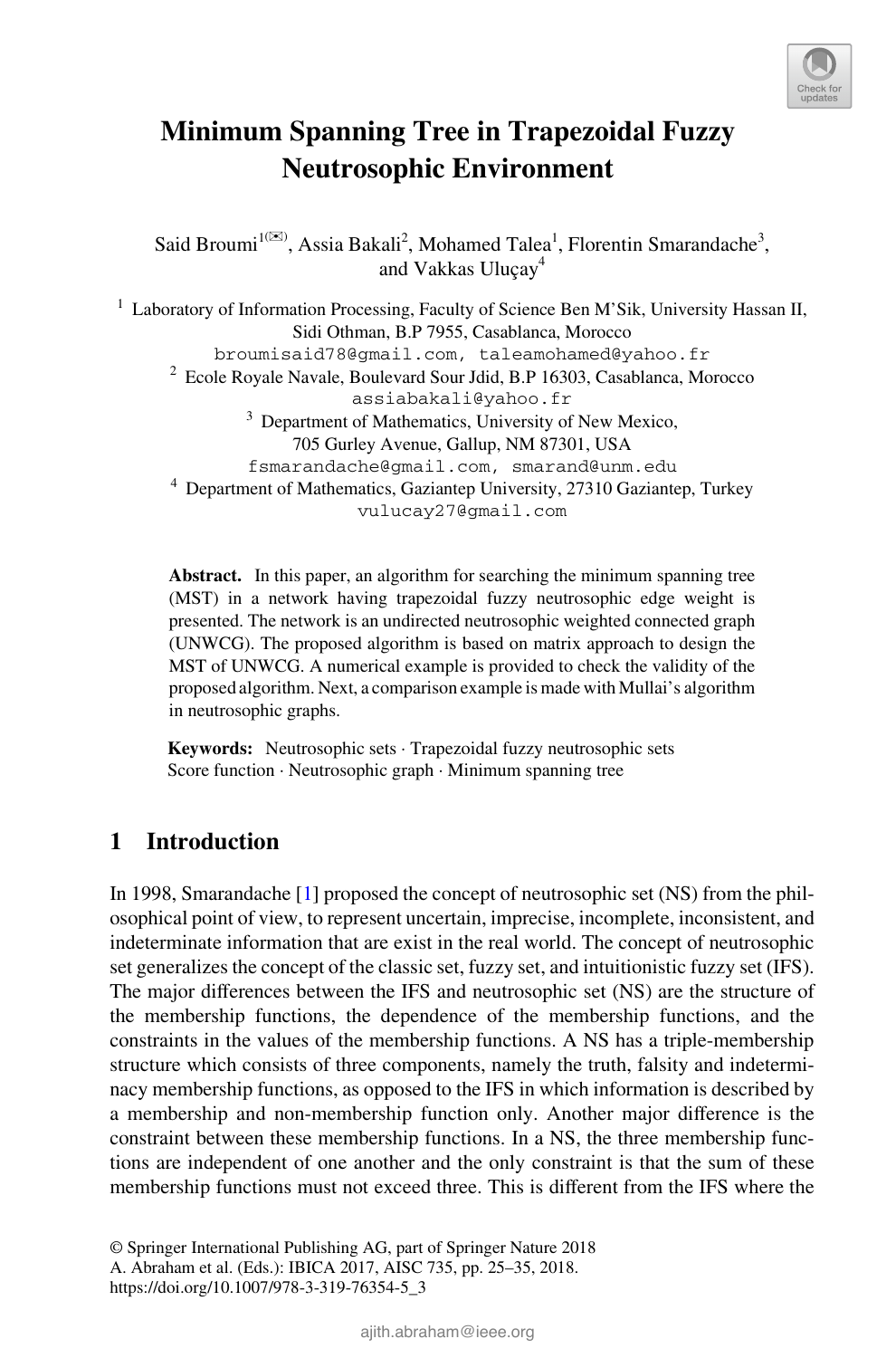values of the membership and non-membership functions are dependent on one another, and the sum of these must not exceed one. To apply the concept of neutrosophic sets (NS) in science and engineering applications, Smarandache [1] initiated the concept of single-valued neutrosophic set (SVNS). In a subsequent paper, Wang et al. [2], studied some properties related to SVNSs. We refer the readers to  $[3, 11, 13-15]$  for more information related to the extensions of NSs and the advances that have been made in the application of NSs and its extensions in various fields. The minimum spanning tree problem is one of well–known problems in combinatorial optimization. When the edge weights assigned to a graph are crisp numbers, the minimum spanning tree problem can be solved by some well-known algorithms such as Prim and Kruskal algorithm. By combining single valued neutrosophic sets theory [1, 2] with graph theory, references [6–9] introduced single valued neutrosophic graph theory (SVNGT for short). The SVNGT is generation of graph theory. In the literature some scholars have studied the minimum spanning tree problem in neutrosophic environment. In [4], Ye introduced a method for finding the minimum spanning tree of a single valued neutrosophic graph where the vertices are represented in the form of SVNS. Mandal and Basu [5] proposed an approach based on similarity measure for searching the optimum spanning tree prob‐ lems in a neutrosophic environment considering the inconsistency, incompleteness and indeterminacy of the information. In their work, they applied the proposed approach to a network problem with multiple criteria. In another study, Mullai et al. [10] discussed about the minimum spanning tree problem in bipolar neutrosophic environment.

The main purpose of this paper is to propose a neutrosophic version of Kruskal algorithm based on the matrix approach for searching the cost minimum spanning tree in a network having trapezoidal fuzzy neutrosophic edge weight [12].

The rest of the paper is organized as follows. Section 2 briefly introduces the concepts of neutrosophic sets, single valued neutrosophic sets and the score function of trape‐ zoidal neutrosophic number. Section 3 proposes a novel approach for searching the minimum spanning tree in a network having trapezoidal fuzzy neutrosophic edge length. In Sect. 4, a numerical example is presented to illustrate the proposed method. In Sect. 5, a comparative example with other method is provided. Finally, Sect. 6 presents the main conclusions.

### **2 Preliminaries and Definitions**

In this section, the concept of neutrosophic sets single valued neutrosophic sets and trapezoidal fuzzy neutrosophic sets are presented to deal with indeterminate data, which can be defined as follows.

**Definition 2.1 [1].** Let  $\xi$  be an universal set. The neutrosophic set A on the universal set  $\xi$  categorized in to three membership functions called the true  $T_A(x)$ , indeterminate  $I_A(x)$  and false  $F_A(x)$  contained in real standard or non-standard subset of ]<sup>−0</sup>, 1<sup>+</sup>[ respectively.

$$
-0 \le \sup T_A(x) + \sup I_A(x) + \sup F_A(x) \le 3^+(1)
$$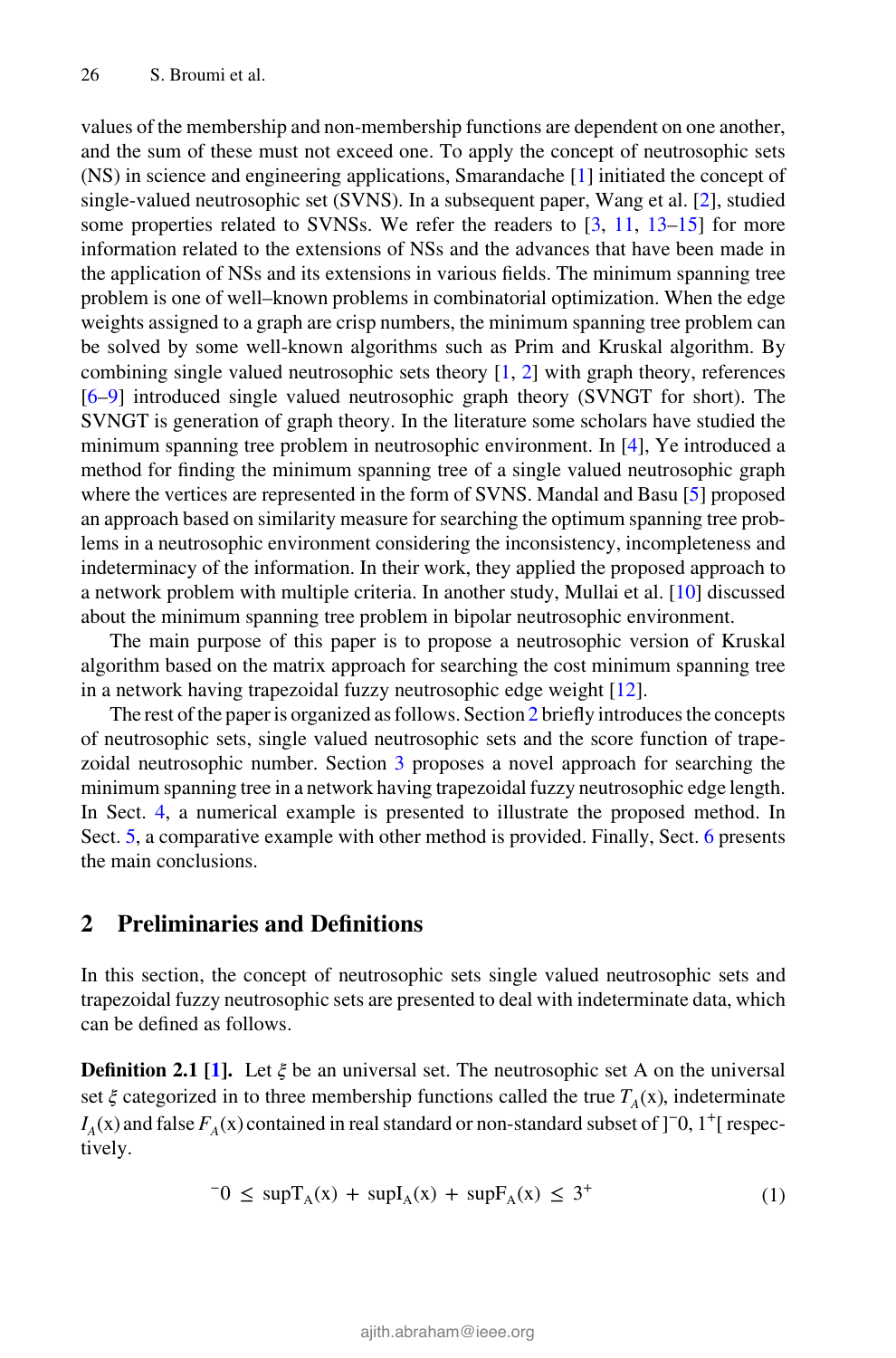**Definition 2.2 [2].** Let  $\xi$  be a universal set. The single valued neutrosophic sets (SVNs) A on the universal  $\xi$  is denoted as following

$$
A = \{ \langle x: T_A(x), I_A(x), F_A(x) > x \in \xi \} \tag{2}
$$

The functions  $T_A(x) \in [0, 1]$ ,  $I_A(x) \in [0, 1]$  and  $F_A(x) \in [0, 1]$  are named degree of truth, indeterminacy and falsity membership of x in A, satisfy the following condition:

$$
0 \le T_A(x) + I_A(x) + F_A(x) \le 3 \tag{3}
$$

**Definition 2.3 [12].** Let  $\zeta$  be a universal set and  $\psi$  [0, 1] be the sets of all trapezoidal fuzzy numbers on [0, 1]. The trapezoidal fuzzy neutrosophic sets (In short TrFNSs)  $\overline{A}$ on the universal is denoted as following:

$$
\bar{A} = \left\{ \langle x; \bar{T}_A(x), \bar{I}_A(x), \bar{F}_A(x) \rangle, x \in \zeta \right\} \tag{4}
$$

Where  $\overline{T}_A(x)$ :  $\zeta \to \psi[0, 1]$ ,  $\overline{I}_A(x)$ :  $\zeta \to \psi[0, 1]$  and  $\overline{F}_A(x)$ :  $\zeta \to \psi[0, 1]$ . The trapezoidal fuzzy numbers

$$
\tilde{T}_A(x) = \left( T_A^1(x), T_A^2(x), T_A^3(x), T_A^4(x) \right)
$$
 (5)

$$
\tilde{I}_A(x) = (I_A^1(x), I_A^2(x), I_A^3(x), I_A^4(x))
$$
\n(6)

and

 $\tilde{F}_A(x) = (F_A^1(x), F_A^2(x), F_A^3(x), F_A^4(x))$ , respectively denotes degree of truth, indeterminacy and falsity membership of x in  $\overline{A}$   $\forall x \in \zeta$ .

$$
0 \leq T_A^4(x) + I_A^4(x) + F_A^4(x) \leq 3 \tag{7}
$$

**Definition** 2.4. [12]. Let  $\overrightarrow{A_1}$ be a TrFNV denoted as  $\tilde{A}_1 = \langle (t_1, t_2, t_3, t_4), (i_1, i_2, i_3, i_4), (f_1, f_2, f_3, f_4) \rangle$  Hence, the score function and the accuracy function of TrFNV are denoted as below:

(i) 
$$
s(\tilde{A}_1) = \frac{1}{12} [8 + (t_1 + t_2 + t_3 + t_4) - (i_1 + i_2 + i_3 + i_4) - (f_1 + f_2 + f_3 + f_4)]
$$
 (8)

(ii) 
$$
H(\tilde{A}_1) = \frac{1}{4} \left[ (t_1 + t_2 + t_3 + t_4) - (f_1 + f_2 + f_3 + f_4) \right]
$$
 (9)

In order to make a comparisons between two TrFNV, Ye **[**12**]**, presented the order relations between two TrFNVs.

**Definition 2.5 [12].** Let  $\tilde{A}_1$  and  $\tilde{A}_2$  be two TrFNV defined on the set of real numbers. Hence, the ranking method is defined as follows:

#### ajith.abraham@ieee.org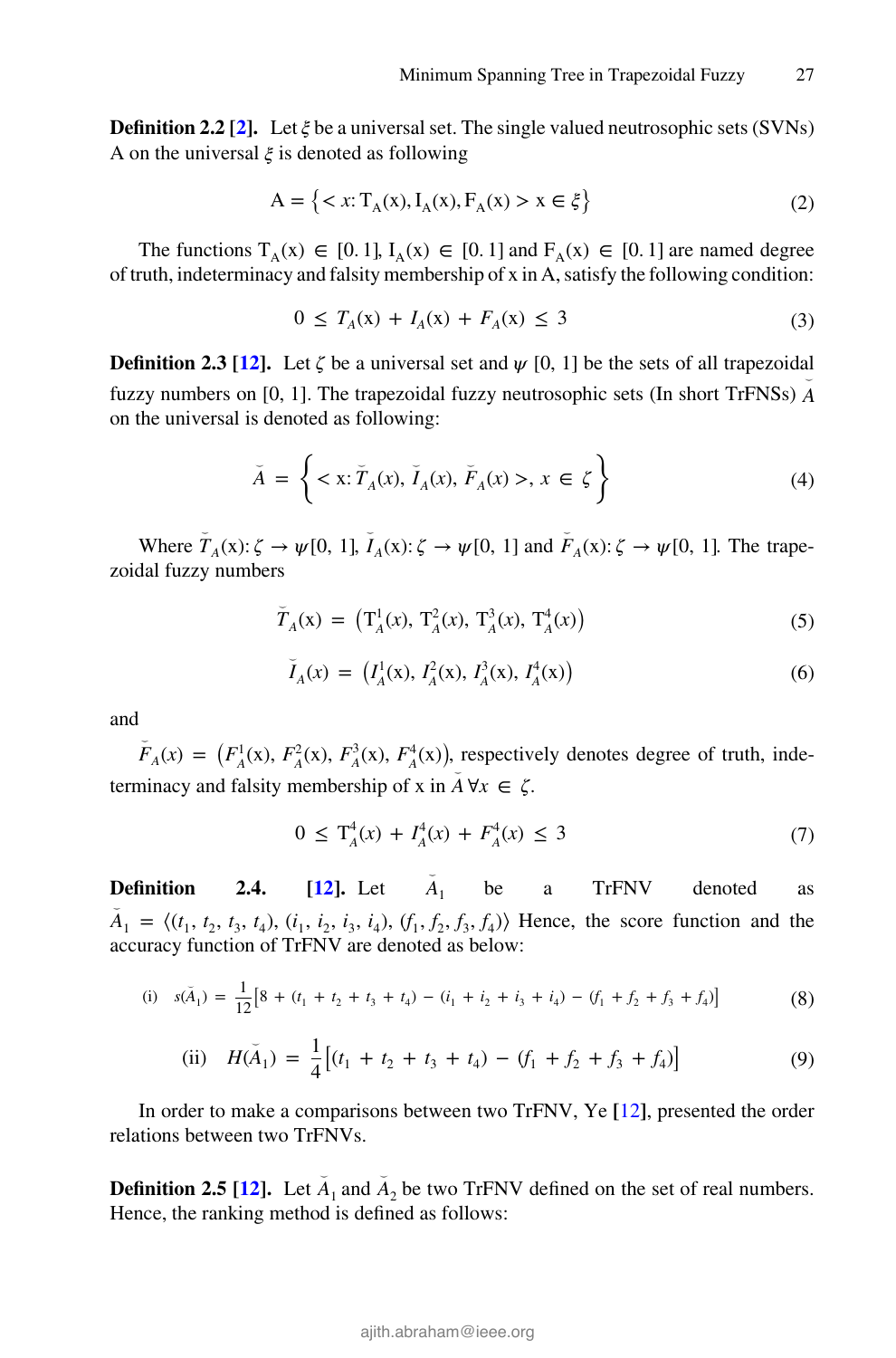i. If  $s(\overline{A}_1) > s(\overline{A}_2)$ , then  $\overline{A}_1$  is greater than  $\overline{A}_2$ , that is,  $\overline{A}_1$  is superior to  $\overline{A}_2$ , denoted by  $\bar{A}_1 > \bar{A}_2$ 

If  $s(A_1) = s(A_2)$ , and  $H(A_1) > H(A_2)$  then  $A_1$  is greater than  $A_2$ , that is,  $A_1$  is superior to  $\check{A}_2$ , denoted by  $\check{A}_1 > \check{A}_2$ .

### **3 Minimum Spannig Tree Algorithm of TrFN- Undirected Graph**

In this section, a neutrosophic version of Kruskal's algorithm is proposed to handle Minimum spanning tree in a neutrosophic environment and a trapezoidal fuzzy neutro‐ sophic minimum spanning tree algorithm, whose steps are described below:

#### **Algorithm:**

**Input:** The weight matrix  $M = \left[W_{ij}\right]_{n \times n}$  for which is constructed for undirected weighted neutrosophic graph (UWNG).

**Step 1:** Input trapezoidal fuzzy neutrosophic adjacency matrix A.

**Step 2:** Construct the TrFN-matrix into a score matrix  $[S_{ij}]_{n\times n}$  by using the score function (8).

**Step 3:** Repeat step 4 and step 5 up to time that all nonzero elements are marked or in another saying all (n−1) entries matrix of S are either marked or set to zero.

**Step 4:** There are two ways to find out the weight matrix M that one is columns-wise

and the other is row-wise in order to determine the unmarked minimum entries  $S_{ij}$ , besides it determines the weight of the corresponding edge  $e_{ij}$  in M.

**Step 5:** Set  $S_{ij} = 0$  else mark  $S_{ij}$  provided that corresponding edge  $e_{ij}$  of selected  $S_{ij}$ generate a cycle with the preceding marked entries of the score matrix S.

**Step 6:** Construct the graph T including the only marked entries from the score matrix S which shall be the desired minimum cost spanning tree of G.

**Step 7:** Stop.

### **4 Numerical Example**

In this section, a numerical example of TrFNMST is used to demonstrate of the proposed algorithm. Consider the following graph  $G = (V, E)$  shown Fig. 1, with fives nodes and fives edges. The various steps involved in the construction of the minimum cost spanning tree are described as follow: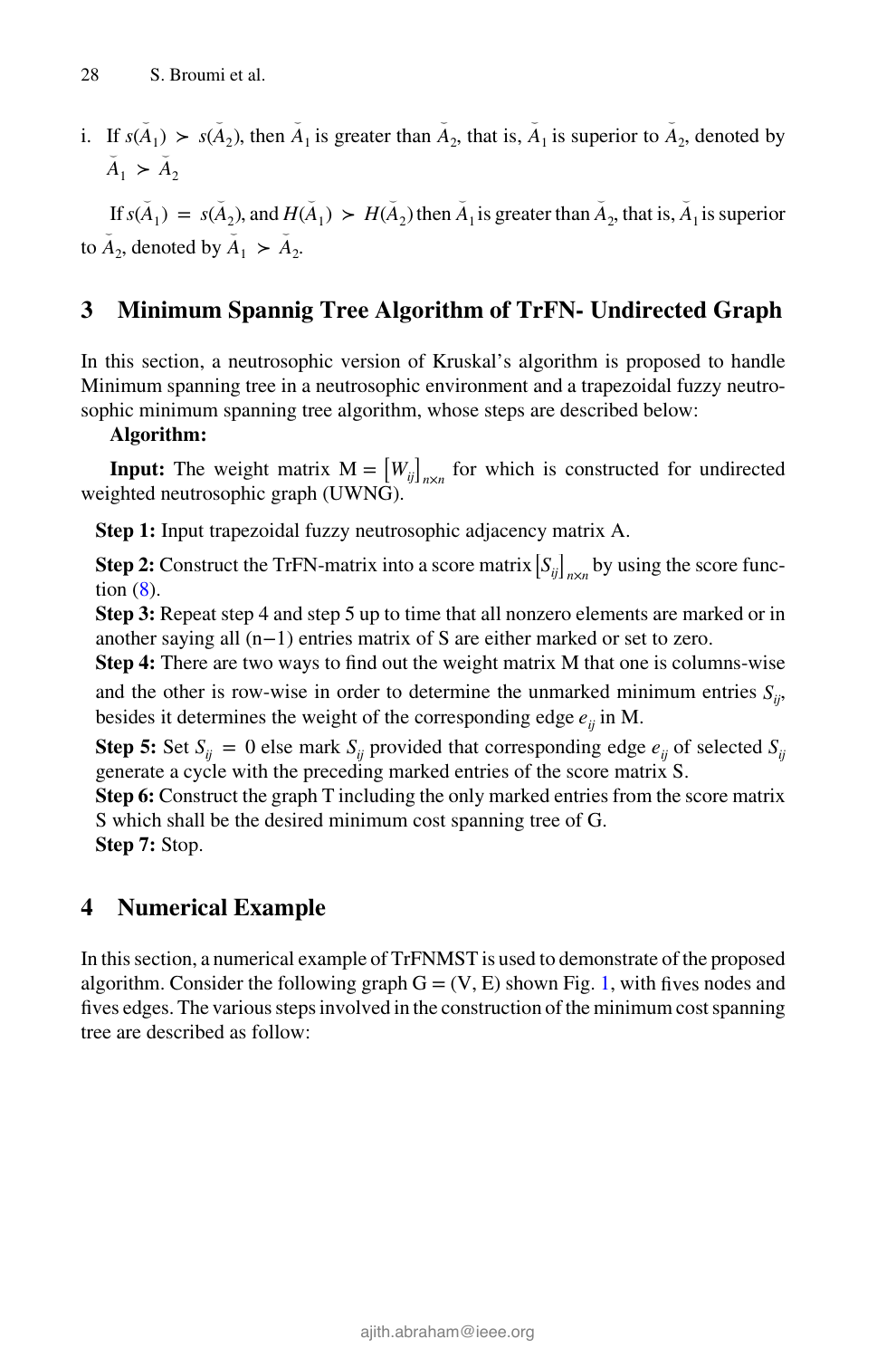

**Fig. 1.** A neutrosophic graph with TrFN edge weights

The TrFN- adjacency matrix A is written as follows:

$$
= \begin{bmatrix} 0 & e_{12} & e_{13} & e_{14} & 0 \\ e_{12} & 0 & 0 & e_{24} & 0 \\ e_{13} & 0 & 0 & e_{34} & e_{35} \\ e_{14} & e_{24} & e_{34} & 0 & e_{45} \\ 0 & 0 & e_{35} & e_{45} & 0 \end{bmatrix}
$$

Thus, using the score function, we get the score matrix:

$$
\mathbf{S} = \begin{bmatrix} 0 & 0.575 & 0.592 & 0.583 & 0 \\ 0.575 & 0 & 0 & 0.542 & 0 \\ 0.592 & 0 & 0 & 0.458 & 0.6 \\ 0.583 & 0.542 & 0.458 & 0 & 0.525 \\ 0 & 0 & 0.6 & 0.525 & 0 \end{bmatrix}
$$

**Fig. 2.** Score matrix

We observe that the minimum record 0.458 according to Fig. 2 is selected and the corresponding edge  $(3, 4)$  is marked with red color. Repeat the procedure until the iteration will exist (Table 1).

**Table 1.** The values of edge weights

| $e_{ij}$ | Edge weights                                                                       |
|----------|------------------------------------------------------------------------------------|
| $e_{12}$ | $\langle (0.2, 0.3, 0.5, 0.5), (0.1, 0.4, 0.4, 0.6), (0.1, 0.2, 0.3, 0.5) \rangle$ |
| $e_{13}$ | $\langle (0.3, 0.4, 0.6, 0.7), (0.1, 0.3, 0.5, 0.6), (0.2, 0.3, 0.3, 0.6) \rangle$ |
| $e_{14}$ | $\langle (0.4, 0.5, 0.7, 0.7), (0.1, 0.4, 0.4, 0.5), (0.3, 0.4, 0.5, 0.7) \rangle$ |
| $e_{24}$ | $\langle (0.4, 0.5, 0.6, 0.7), (0.3, 0.4, 0.6, 0.7), (0.2, 0.4, 0.5, 0.6) \rangle$ |
| $e_{34}$ | $\langle (0.1, 0.3, 0.5, 0.6), (0.4, 0.5, 0.6, 0.7), (0.3, 0.4, 0.4, 0.7) \rangle$ |
| $e_{35}$ | $(0.4, 0.4, 0.5, 0.6), (0.1, 0.3, 0.3, 0.6), (0.1, 0.3, 0.4, 0.6)$                 |
| $e_{45}$ | $\langle (0.3, 0.5, 0.6, 0.7), (0.1, 0.3, 0.4, 0.7), (0.3, 0.4, 0.8, 0.8) \rangle$ |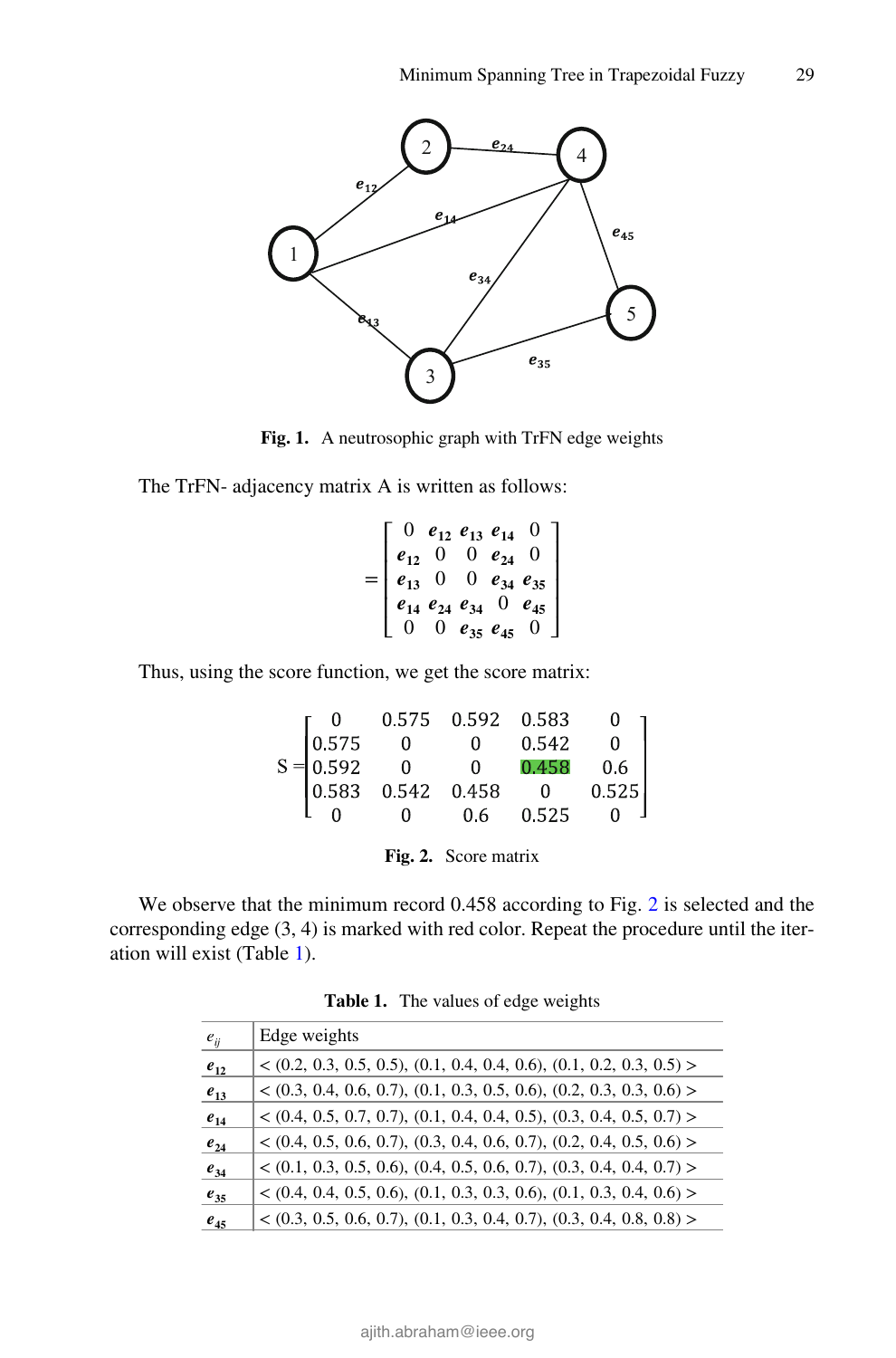According to the Figs. 3 and 4, the next non zero minimum entries 0.525 is marked and corresponding edges (4, 5) are also colored.



**Fig. 3.** An illustration of the marked edge



**Fig. 5.** An illustration of the marked edge (4, 5)

According to the Fig. 6, the next minimum non zero element 0.542 is marked (Figs. 5 and 7).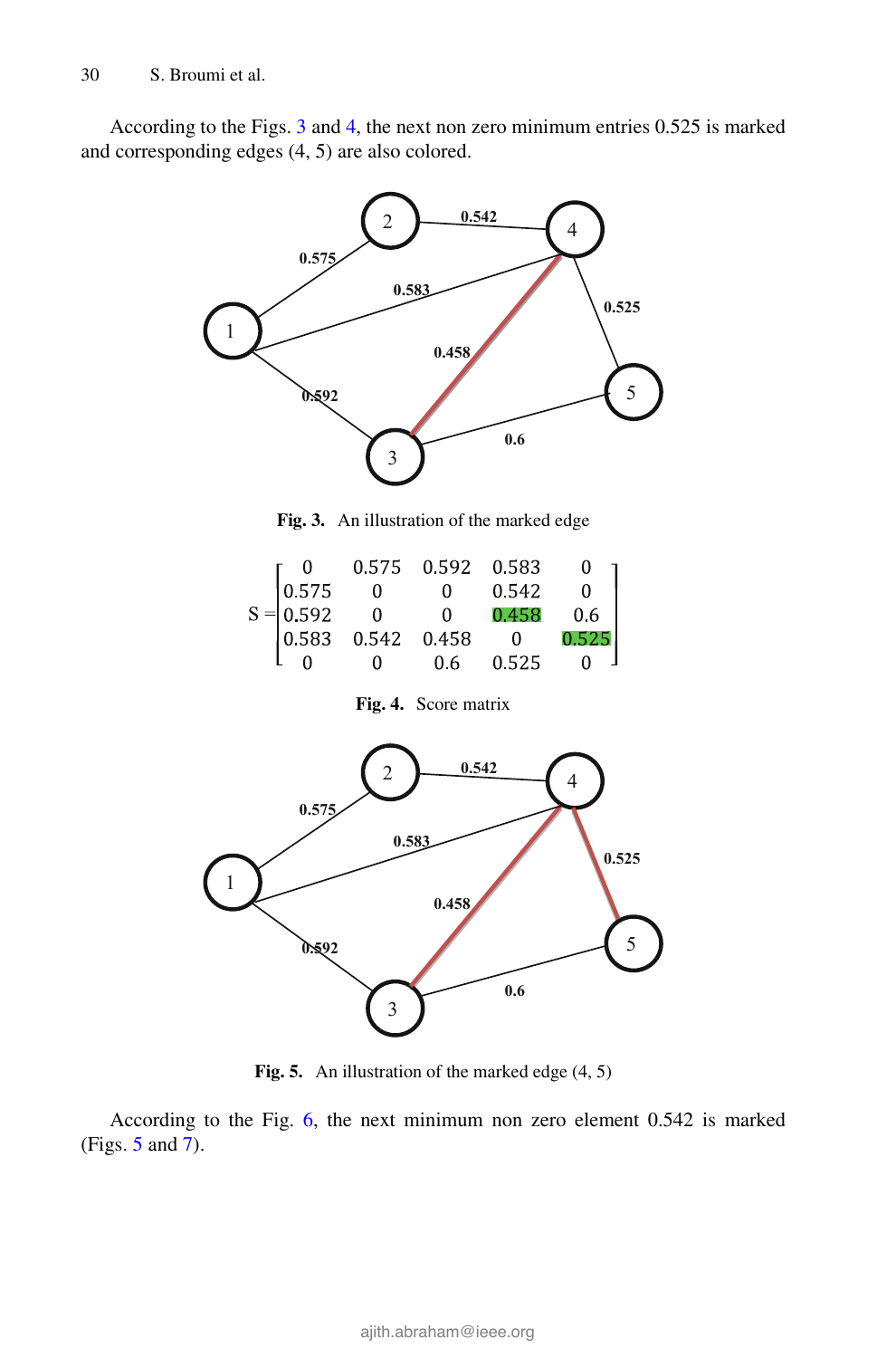

Fig. 7. An illustration of the marked edge  $(2, 4)$ 

According to the Fig. 8. The next minimum non zero element 0.575 is marked, and corresponding edges (1, 2) are also colored (Fig. 9).



Fig. 9. An illustration of the marked edge  $(1, 2)$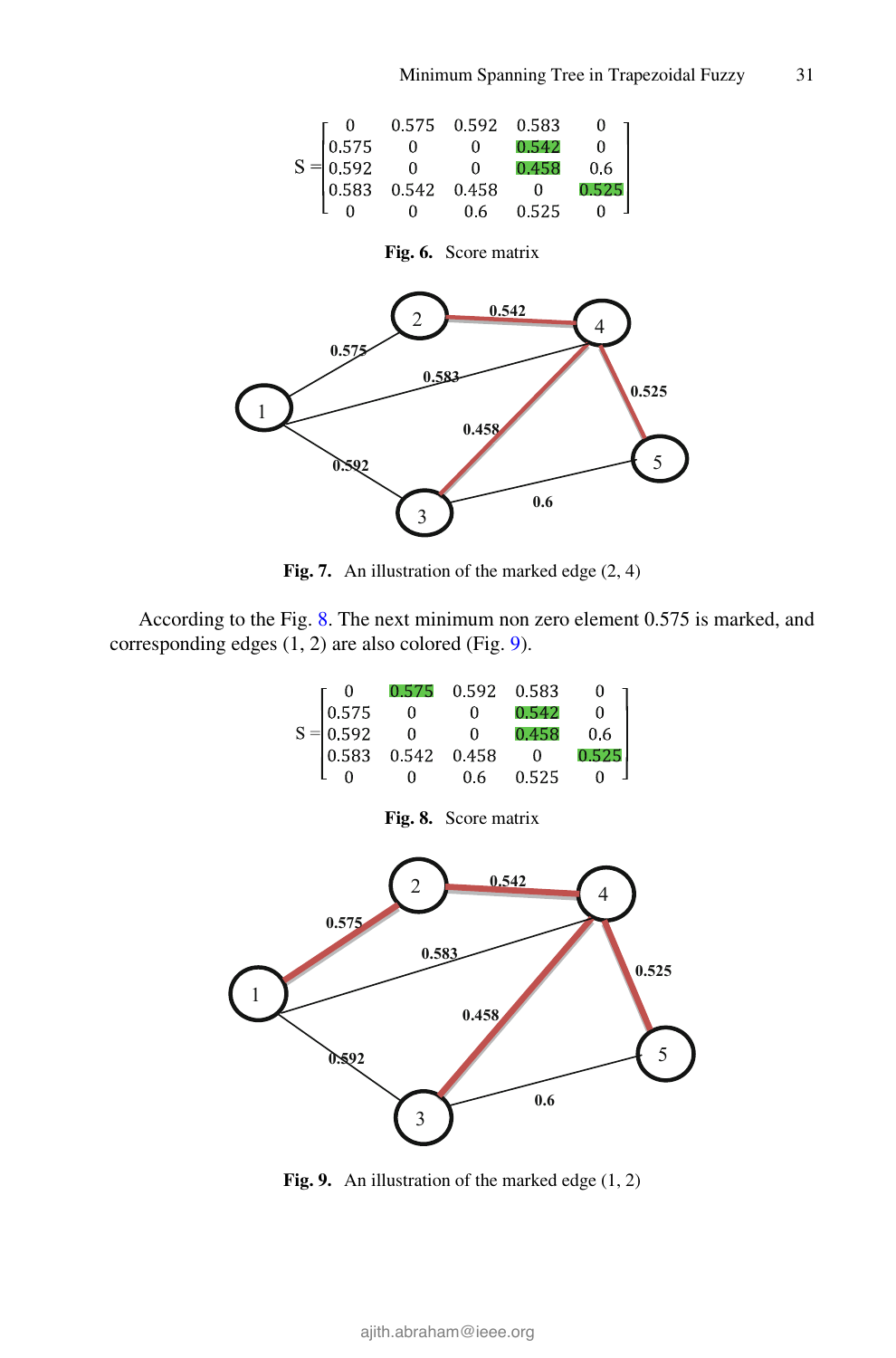According to the Fig. 10. The next minimum non zero element 0.583 is marked. But while drawing the edges it produces the cycle. So we delete and mark it as 0 instead of 0.583.

|                                                             |                |     | $0.575$ 0.592 0.583     | $\overline{\phantom{0}}$ |
|-------------------------------------------------------------|----------------|-----|-------------------------|--------------------------|
| $S = \begin{bmatrix} 0 \\ 0.575 \\ 0.592 \end{bmatrix}$     | $\overline{0}$ |     | 0.542<br>0.458          |                          |
|                                                             | $\overline{0}$ |     |                         | 0.6                      |
| $\begin{array}{cccc} 0.583 & 0 & 0.542 & 0.458 \end{array}$ |                |     | $\overline{\mathbf{0}}$ | 0.525                    |
|                                                             | $\Omega$       | 0.6 | 0.525                   |                          |

| Fig. 10. Score matrix |  |  |
|-----------------------|--|--|
|-----------------------|--|--|

The next non zero minimum entries 0.592 is marked it is shown in the Fig. 11. But while drawing the edges it produces the cycle. So we delete and mark it as 0 instead of 0.592.

|           | 0.575          |       | 0.592 0.583 |       |
|-----------|----------------|-------|-------------|-------|
| 0.575     |                |       | 0.542       |       |
| $0.592$ 0 | $\overline{0}$ |       | 0.458       | 0.6   |
| 0.5830    | 0.542          | 0.458 |             | 0.525 |
|           |                | 0.6   | 0.525       |       |

**Fig. 11.** Score matrix

According to the Fig. 12. The next minimum non zero element 0.6 is marked. But while drawing the edges it produces the cycle so we delete and mark it as 0 instead of 0.6.

| $=\begin{bmatrix} 0 & {\bf 0.575} & 0.592 & 0.583 & 0 \\ 0.575 & 0 & 0 & {\bf 0.542} & 0 \\ {\bf 0.592} & 0 & 0 & {\bf 0.458} & {\bf 0.6} & 0 \\ {\bf 0.583} & 0 & 0.542 & 0.458 & 0 & {\bf 0.525} \\ 0 & 0 & 0.6 & 0.525 & 0 \end{bmatrix}$ |  |  |
|----------------------------------------------------------------------------------------------------------------------------------------------------------------------------------------------------------------------------------------------|--|--|
|                                                                                                                                                                                                                                              |  |  |
|                                                                                                                                                                                                                                              |  |  |
|                                                                                                                                                                                                                                              |  |  |
|                                                                                                                                                                                                                                              |  |  |
|                                                                                                                                                                                                                                              |  |  |

**Fig. 12.** Score matrix

After the above steps, the final path of minimum cost of spanning tree of G is portrayed in Fig. 13.

Based on the procedure of matrix approach applied to undirected neutrosophic graph. hence, the crisp minimum cost spanning tree is 2, 1 and the final path of minimum cost of spanning tree is {1, 2}, {2, 4}, {4, 3}, {4, 5}.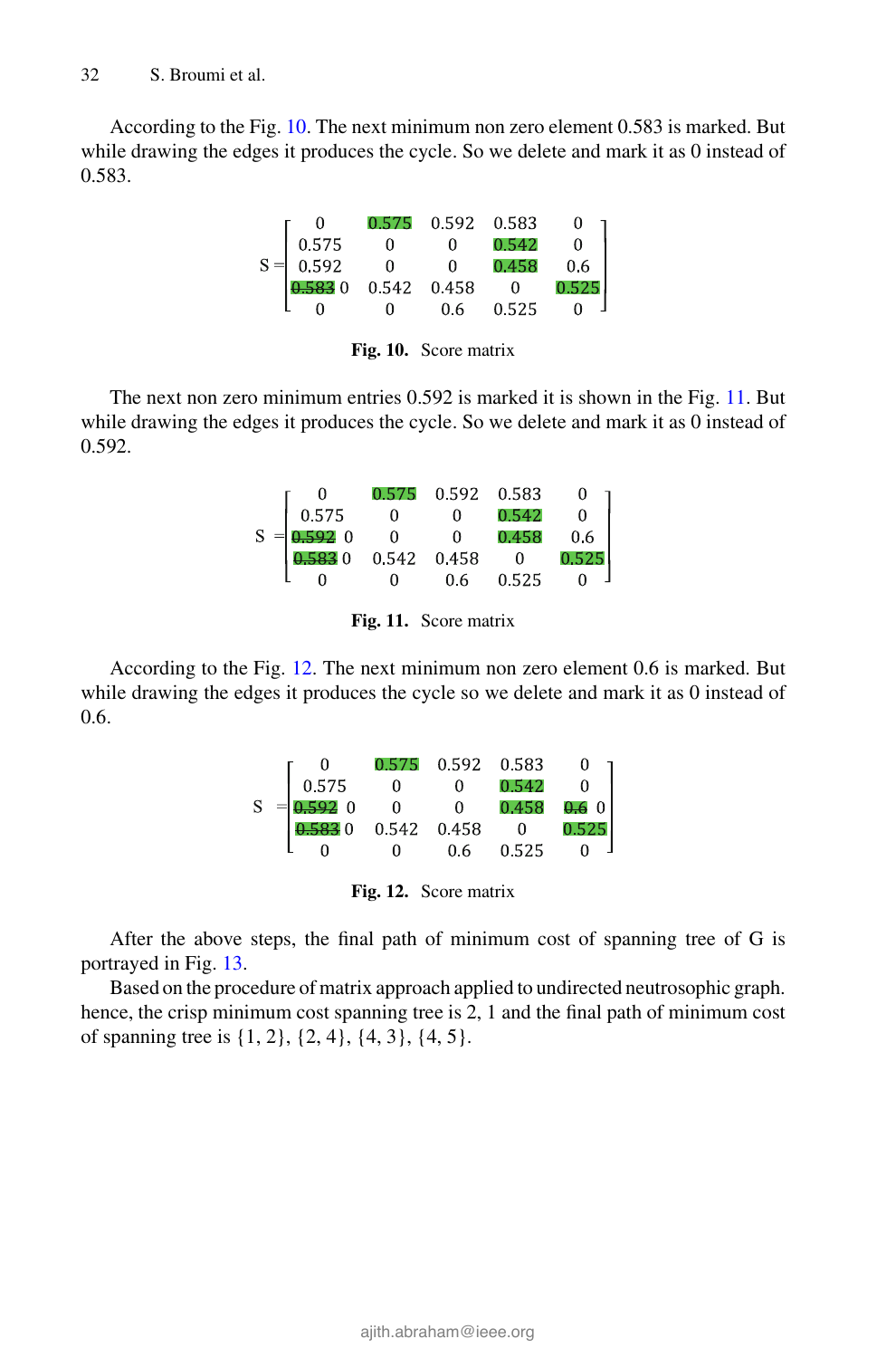

**Fig. 13.** Final path of minimum cost of spanning tree of G.

### **5 Comparative Example**

To demonstrate the rationality and effectiveness of the proposed method, a comparative example with Mullai's algorithm  $[10]$  is provided. Following the step of Mullai's algorithm.

**Iteration 1:** Let  $C_1 = \{1\}$  and  $\overline{C_1} = \{2, 3, 4, 5\}$ **Iteration 2:** Let  $C_2 = \{1, 2\}$  and  $\overline{C_2} = \{3, 4, 5\}$ **Iteration 3:** Let  $C_3 = \{1, 2, 4\}$  and  $\overline{C_3} = \{3, 5\}$ **Iteration 4:** Let  $C_4 = \{1, 2, 4, 3\}$  and  $\overline{C_4} = \{5\}$ 

From the results of the iteration processes, the TrFN minimal spanning tree is:



**Fig. 14.** TrFN minimal spanning tree obtained by Mullai's algorithm.

From the Fig. 14, it can be observed that the TrFN minimal spanning tree {1, 2}, {2, 4}, {4, 3}, {4, 5} obtained by Mullai's algorithm, after deneutrosophication of edges' weight, is the same as the path obtained by the proposed algorithm.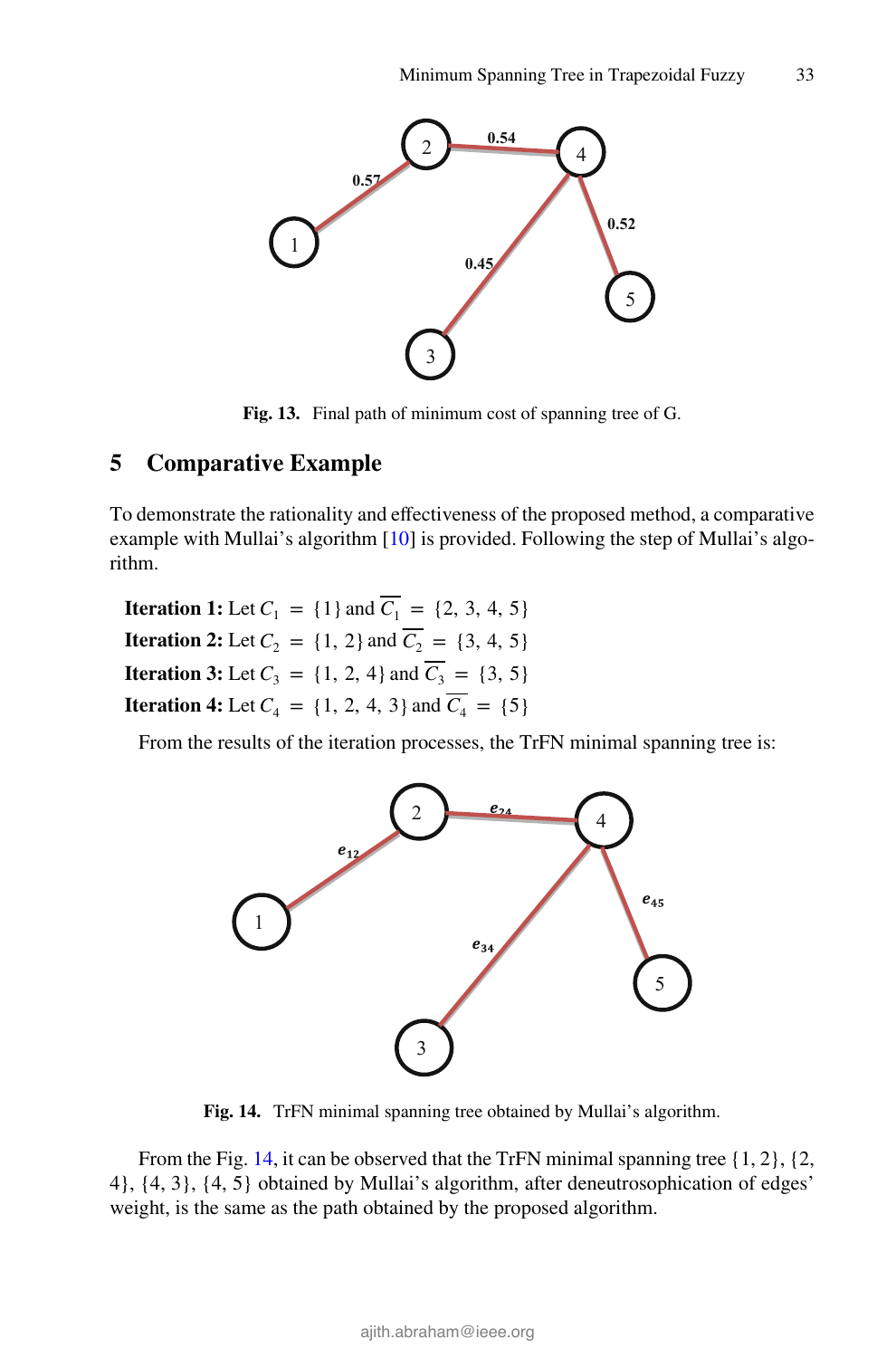The difference between the proposed algorithm and Mullai's algorithm is that Mullai's algorithm is based on the comparison of edges in each iteration of the algorithm and this leads to high computation whereas the proposed approach based on Matrix approach can be easily implemented in Matlab.

### **6 Conclusion**

In this paper, a new approach for searching the minimum spanning tree in a network having trapezoidal fuzzy neutrosophic edge length is presented. The proposed algorithm use the score function of TrFN number, then a comparative example is worked out to illustrate the applicability of the proposed approach. In the next research paper, we can apply the proposed approach to the case of directed neutrosophic graphs and other kinds of neutrosophic graphs including bipolar neutrosophic graphs, and interval valued neutrosophic graphs.

## **References**

- 1. Smarandache, F.: Neutrosophy. Neutrosophic probability, set, and logic. In: ProQuest Information & Learning, Ann Arbor, Michigan, USA (1998)
- 2. Wang, H., Smarandache, F., Zhang,Y., Sunderraman, R.: Single valued neutrosophic sets. In: Multisspace and Multistructure, vol. 4, pp. 410–413 (2010)
- 3. Kandasamy, I.: Double-valued neutrosophic sets, their minimum spanning trees, and clustering algorithm. J. Intell. Syst. 1–17 (2016). [https://doi.org/10.1515/jisys-2016-0088](http://dx.doi.org/10.1515/jisys-2016-0088)
- 4. Ye, J.: Single valued neutrosophic minimum spanning tree and its clustering method. J. Intell. Syst. **23**, 311–324 (2014)
- 5. Mandal, K., Basu, K.: Improved similarity measure in neutrosophic environment and its application in finding minimum spanning tree. J. Intell. Fuzzy Syst. **31**, 1721–1730 (2016)
- 6. Broumi, S., Bakali, A., Talea, M., Smarandache, F., Kishore Kumar, P.K.: Shortest path problem on single valued neutrosophic graphs. In: 2017 International Symposium on Networks, Computers and Communications (ISNCC) (2017). (in press)
- 7. Broumi, S., Talea, M., Bakali, A., Smarandache, F.: Single valued neutrosophic graphs. J. New Theory **N 10**, 86–101 (2016)
- 8. Broumi, S., Talea, M., Smarandache, F., Bakali, A.: Single valued neutrosophic graphs: degree, order and size. In: IEEE International Conference on Fuzzy Systems (FUZZ), pp. 2444–2451 (2016)
- 9. Broumi, S., Smarandache, F., Talea, M., Bakali, A.: Decision-making method based on the interval valued neutrosophic graph. In: Future Technologie, pp. 44–50. IEEE (2016)
- 10. Mullai, M., Broumi, S., Stephen, A.: Shortest path problem by minimal spanning tree algorithm using bipolar neutrosophic numbers. Int. J. Math. Trends Technol. **46**(N2), 80–87 (2017)
- 11. <http://fs.gallup.unm.edu/NSS/>
- 12. Ye, J.: Trapezoidal fuzzy neutrosophic set and its application to multiple attribute decision making. In: Neural Computing and Applications (2014). [https://doi.org/10.1007/](http://dx.doi.org/10.1007/s00521-014-1787-6) [s00521-014-1787-6](http://dx.doi.org/10.1007/s00521-014-1787-6)